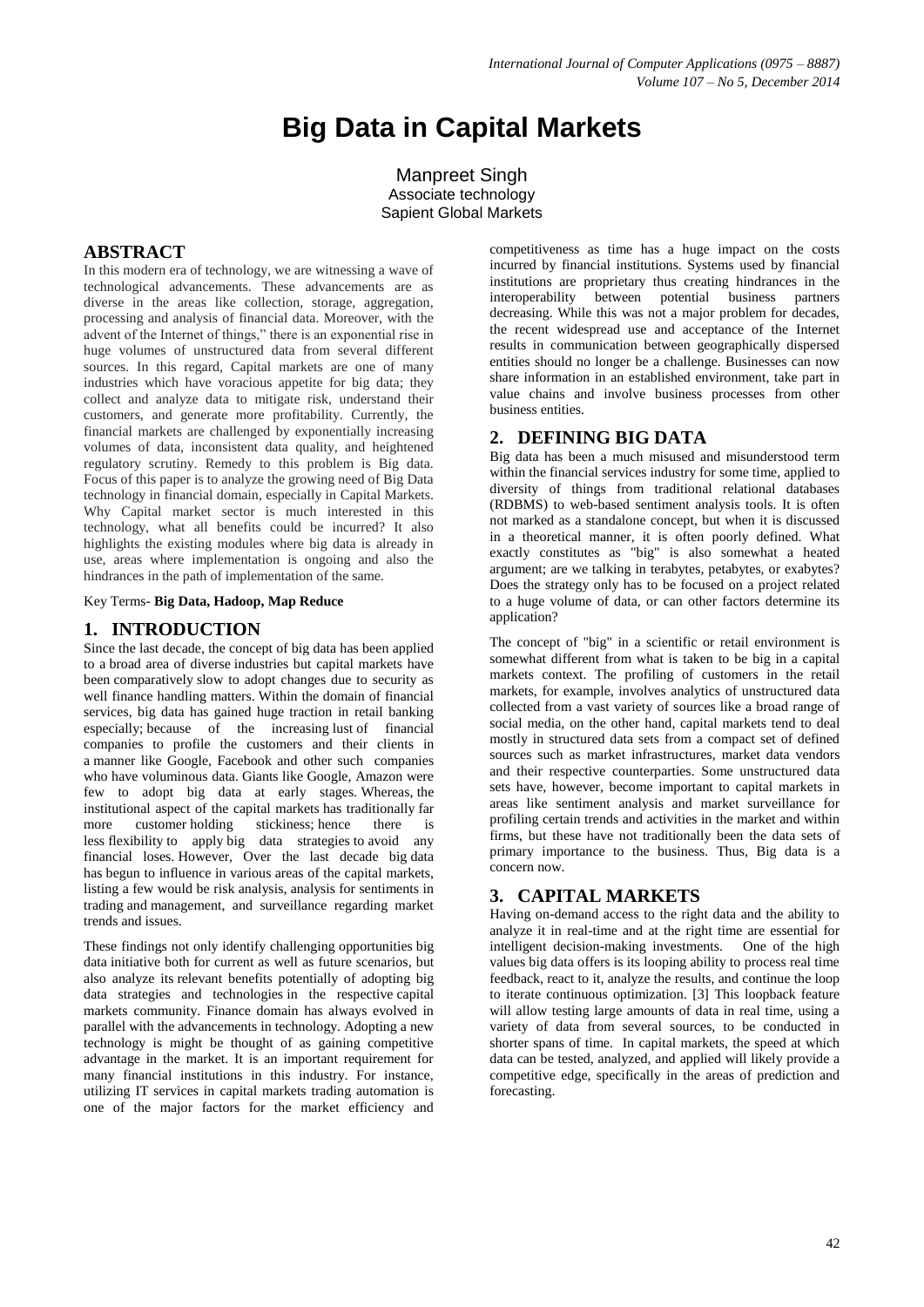# **4. EVOLVING BIG DATA TECHNOLOGIES IN CAPITAL MARKETS**

- 1. Data grids- It uses distributed caching to control data which is large volumes of data across a servers network. In-memory data grids are one way to handle the velocity, variety and volume of big data. By moving data into memory and distributing it across multiple servers, it aims for faster and smooth access to data with improved scalability and better data analysis. In respect with Capital Markets, it serves purpose for trade management and analysis.
- 2. Compute Grids- Compute Grids offer a way of parallelizing processes across multiple servers for handling capacity, efficiency and failure issues. Also orchestrating tasks across the grid to make it more reliable and faster.



**Fig. 1- Grids use in Capital Markets**

- 3. Parallel processors-Parallel Processing involves the coordinated processing of a program which is executed in such a way that multiple independent computers are assigned to it, each with its own Operating system and memory to execute a task by dividing the load
- 4. In-memory databases- The advantage of in-memory processing is that it delivers the fastest data-retrieval speeds available today, which is alluring to companies facing difficulties with high scale online transactions, forecasting and planning synchronized. [7] Disk-based storage may still be enterprise standard, but since the price of data storage is declining steadily, so memoryintensive architectures will eventually replace slow, mechanical spinning disks.
- 5. Hadoop- This is a tool used to query the unstructured data which is a major part of Big data analytics.
- **5. AREA WHERE CAPITAL MARKETS IS USING BIG DATA**
- 1. Financial Data Management and Reference Data Management- Data Storage for historical trading, internal data Management and overall control on reference data is big task for financial domain. Organizations must blend historic and new data to generate insights about delivering better, more cost-

effective solution. Advancing this strategic need; creates even more demand for efficient, accurate reference data management. It can be difficult to maintain, handle and process the data from different asset classes coming from a whole host of vendors. Thus, big data provides an aid for the problem.



#### **Fig. 2- Financial Data Management**

- 2. Regulation- Financial Services experience a lot of regulatory changes over the previous decade. Capital Markets confront new regulations and are preparing for the upcoming regulations Like EMIR, Dodd Frank (CFTC).
- 3. Risk Analytics- Risk analysis contain fraud mitigation, anti-money laundering, rogue trading and continuously monitoring asset performance and invest capital to the areas of the business that are delivering a higher riskadjusted return on capital investment.
- 4. Trading Analytics Includes various analytics areas in trading for high frequency trading, pre-trade decision, supporting analytics for frequent trades, sentiment measurement and temporal analytics etc.



**Fig. 3- Trade Analytics**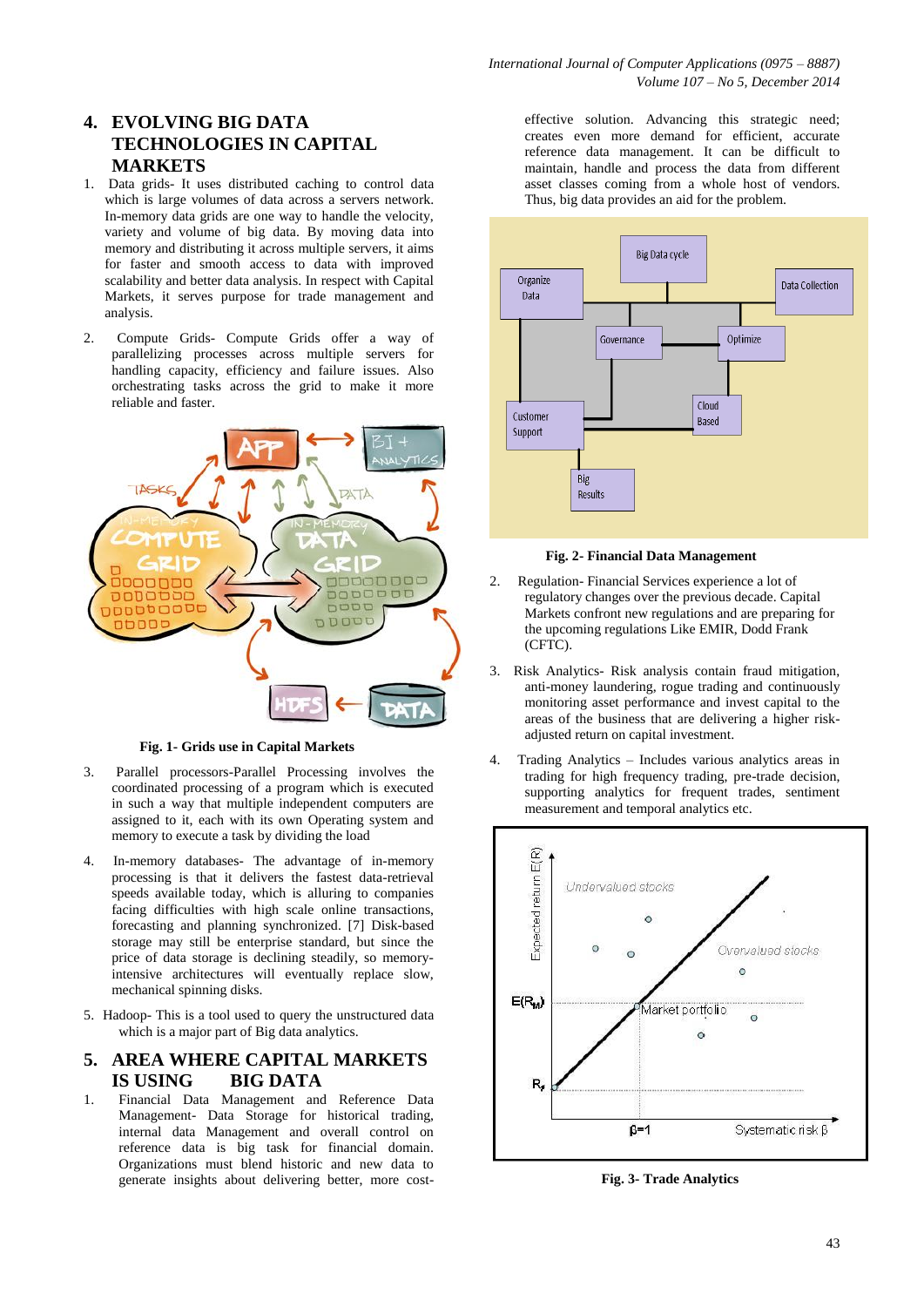- 5. Credit Scoring- Credit scoring or Predictive analysis is another area where big data can be useful. Comparing to the older models used to predict the credit worthiness of a company can be supplemented with input and analysis from big data. [5]Since, big data offers a wide variety of information; these variables can be integrated into more traditional credit rating models to identify hidden patterns that can lead to better predictive abilities regarding credit worthiness. This hybrid model would allow a more accurate way to apply credit ratings to companies and governments.
- 6. Data Tagging- In enterprise range of monitoring and reporting, it's very difficult to match and reconcile trades from various systems built on different technology standards resulting in duplicated, invalid and missed out trades. Data tagging can resolve it by easily by keeping track of all the trades and the events like corporate actions enable regulators defect stress signs early.

## **6. PITFALLS AND CHALLENGES**

One of the biggest reasons for the failure of big data projects applicability in the past has been compatibility issues between business requirements of capital markets and the capabilities of big data. For instance, Hadoop implementations have many a times been unsuccessful; reason being the technology is reliant on offline batch processing through Map Reduce, which is incompatible with real-time analytics. [1]Furthermore, Hadoop closely couples resource management with processing data; therefore prioritizing tasks was not possible when running multiple applications simultaneously. Hadoop is however, aimed at tackling these resource allocation challenges.

Firms also need to change their data storage strategy via the addition on tiered storage architecture, placing the data sets of utmost importance on comparatively fast devices and allowing other sets to be less readily accessible though cheaply stored. The prioritization of these data items is a significant challenge when it is against the background of a functionally of capital markets. With different priorities and budget sensitivities capital markets have a different architecture. There is another component which is a more proactive approach of retaining data, where firms are able to retire and delete data after it has reached the expiration of its retention period.

The intent of the big data project overall also needs to be carefully considered strategically. [1]If an target relevant to the business is not identified, then big data strategies will not deliver returns on investments made. In this end, analysis could result in unpredicted data gaps or because of lack of contextual information. Respondents also have inadequate technical knowledge which becomes an encountered challenge during a big data project; therefore it highlights the need for appropriately skilled staff to implement such a strategy. The biggest issue in this regard is finding employees or consultants that understand the business and the technology.

Data privacy is also a key concern for big data projects especially when it comes to financial markets. This is a challenge that is common with cloud technology implementations. There must be an adequate level of protection and security for commercially sensitive data, safeguarding it from unauthorized access and information should also be kept private by organizations because of legal and regulatory requirements, which may vary from

jurisdiction to jurisdiction. Some countries are stingier than others about the treatment and storage of data; hence these factors must be carefully considered before any implementation can take place.

# **7. THE FUTURE OF BIG DATA**

Implementation of Big data in capital markets is a long way to be considered mature; it has yet to reach a stable and turning point in usage within top-tier sell-side firms, even if not across the industry as a whole. Though there are many viable reasons for investment, these tend to be focused on specific use cases instead of an over-arching big data strategy.[10] Those that are currently aware of the benefits of big data and have successfully realized some of these internally despite facing hurdles, are certainly keen to extend their usage of these strategies and technologies. These implementations will, however, likely remain in growing stage for the near future.

It shows that 69% of frontrunner respondents expect to start actively on big data technology, or for the first time in the case of those that have yet to invest. A laconic 13% feel they will not evaluate big data technology in the next two years and 18% yet are not certain if their firm has any definite plans to conduct such an exercise. Given this respondent group is an educated subset of the Respondents have insufficient technical knowledge as the most commonly encountered challenge during a market at large, most firms in the capital markets sector are likely to be in the "not likely" and "don't know" categories for some time to come, though this will change as more use cases for big data become prevalent in the market.

## **8. CONCLUSION**

Since, big data is new in capital markets though, firms have acted to be early adopters of the new technology but they often do not have comprehensive big data strategies implemented for proper efficient working. Only a few banks and hedge funds have been the frontrunners in initiative of implementing big data strategies and technologies. Also, these deployments are restricted to very specific areas such as trade analytics, risk modeling and market surveillance.

It could be concluded that education and viable resolutions with future awareness will attract industries to adopt the technology. When more capital market related scenarios for big data become prevalent in the market, firms will become more comfortable hence flexible with these strategies. A changing point in adoption will need firms to get a better hold on what comprises a big data strategy and how efficiently such an approach can deliver return on investment timely.

Big data usage reflects the steeply rising importance of functional data management. These functions in financial institutions are in a state of continuing evolution because of factors like regulators and market infrastructure changes or an increase in requirements related to transparencies. Firms are now divergent towards data from a business value perspective rather than solely as a control function, which enhances the importance of implementing big data.

Firms are interested in insights, response speed, and also the future scalability on implementing big data. The most important aspect to respondent firms for big data deployment signal is its actionable information. Insights are equally secured with scalability for increases in data volume for future. Delivering reasonable return on investments in key areas will attract further investment in big data across other branches of the financial business domain.